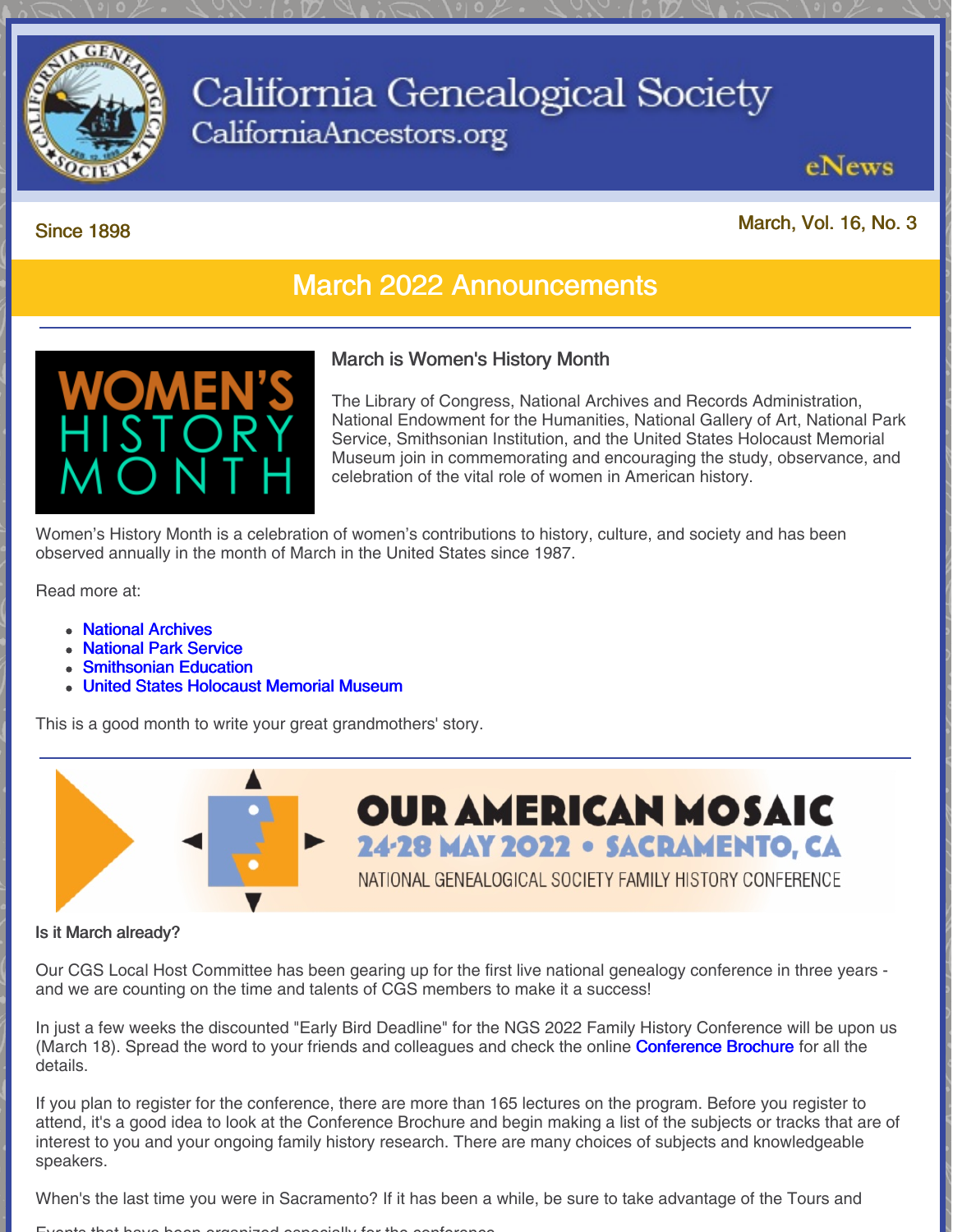Events that have been organized especially for the conference.

On the tour agenda for Tuesday, May 24: Motherlode Wine Experience and Marshall Gold Discovery Park (all-day tours). And, don't forget walking tours of the Capitol Mall and Old Sacramento. Events on Wednesday, May 25 include: Taste of California Welcome Reception and

on Thursday, May 26, the Back to the 50s Party (celebrating the release of the 1950s U.S. Census).

Remember, you can find links to everything you need to know by going to the NGS [Conference's](https://www.californiaancestors.org/ngs-2022-family-history-conference/) dedicated page on our CGS [website](https://www.californiaancestors.org/) - including the Conference brochure.

Onward to Sacramento!

Some quick links:

- Reserve your room today Hotel [reservations](https://conference.ngsgenealogy.org/accommodations/?utm_source=NGS+Monthly&utm_campaign=36bb7b4a96-EMAIL_CAMPAIGN_2021_08_12_01_53_COPY_01&utm_medium=email&utm_term=0_1ff12e731d-36bb7b4a96-299751721) are available now.
- $\bullet$  Register for tours and events now before they fill up!
- Sign up for the **NGS [Conference](https://conference.ngsgenealogy.org/blog/?utm_source=NGS+Monthly&utm_campaign=36bb7b4a96-EMAIL_CAMPAIGN_2021_08_12_01_53_COPY_01&utm_medium=email&utm_term=0_1ff12e731d-36bb7b4a96-299751721) Blog** to receive up-to-date news.
- Need more information? Send an email to: [ngs2022@californiaancestors.org](mailto:ngs2022@californiaancestors.org)

NGS will appraise all participants of the required protocols and procedures in advance of the conference. NGS will continue to monitor the changing guidelines for the COVID-19 pandemic and will update policies as needed.



Check out the revamped CGS [YouTube](https://www.youtube.com/user/CAancestors) channel.

Watch the California Research Series videos, as well as informative videos about CGS in depth. If you haven't watched it, Chris Patillo's 'CGS Website & Library' is a wealth of information about the resources of CGS.

Stay tuned for more offerings.

## **Volunteers**



The search is on for NGS Conference volunteers!

If you have been pondering the idea of volunteering at the Conference, the opportunity you've all been waiting for has finally arrived – your **Invitation to [Volunteer](https://signup.com/client/invitation2/secure/108189918046/false#/invitation)** at the 2022 NGS Conference in Sacramento. When you click on this link it will take you to SignUp instructions to volunteer. It is easy to do and easy to make changes if needed. Please sign up for several spots - we have lots to fill. You don't necessarily need to be a registered attendee. Think about spending a day volunteering to help us make the conference successful!

Chris Pattillo and Maureen Hanlon Co-Chairs, NGS 2022, Volunteer Committee

Contact [Kathleen](mailto:kbeitiks@californiaancestors.org) Beitiks if you have any questions about CGS volunteer [opportunities](https://www.californiaancestors.org/volunteer-opportunities/).

## Classes and SIGs

#### Register on [Eventbrite](https://www.eventbrite.com/o/california-genealogical-society-amp-library-5537240243).

We are extremely pleased to continue to offer our ONLINE classes.

All remote classes will now have live closed captioning. If you feel you need a bit of extra help in either of these areas to have a successful experience with our Zoom events, email [events@californiaancestors.org](mailto:events@californiaancestors.org) and we will be in touch.

### 2022 Intro to Genealogy - 1st Saturday Free! Overview and Focused

**Topics**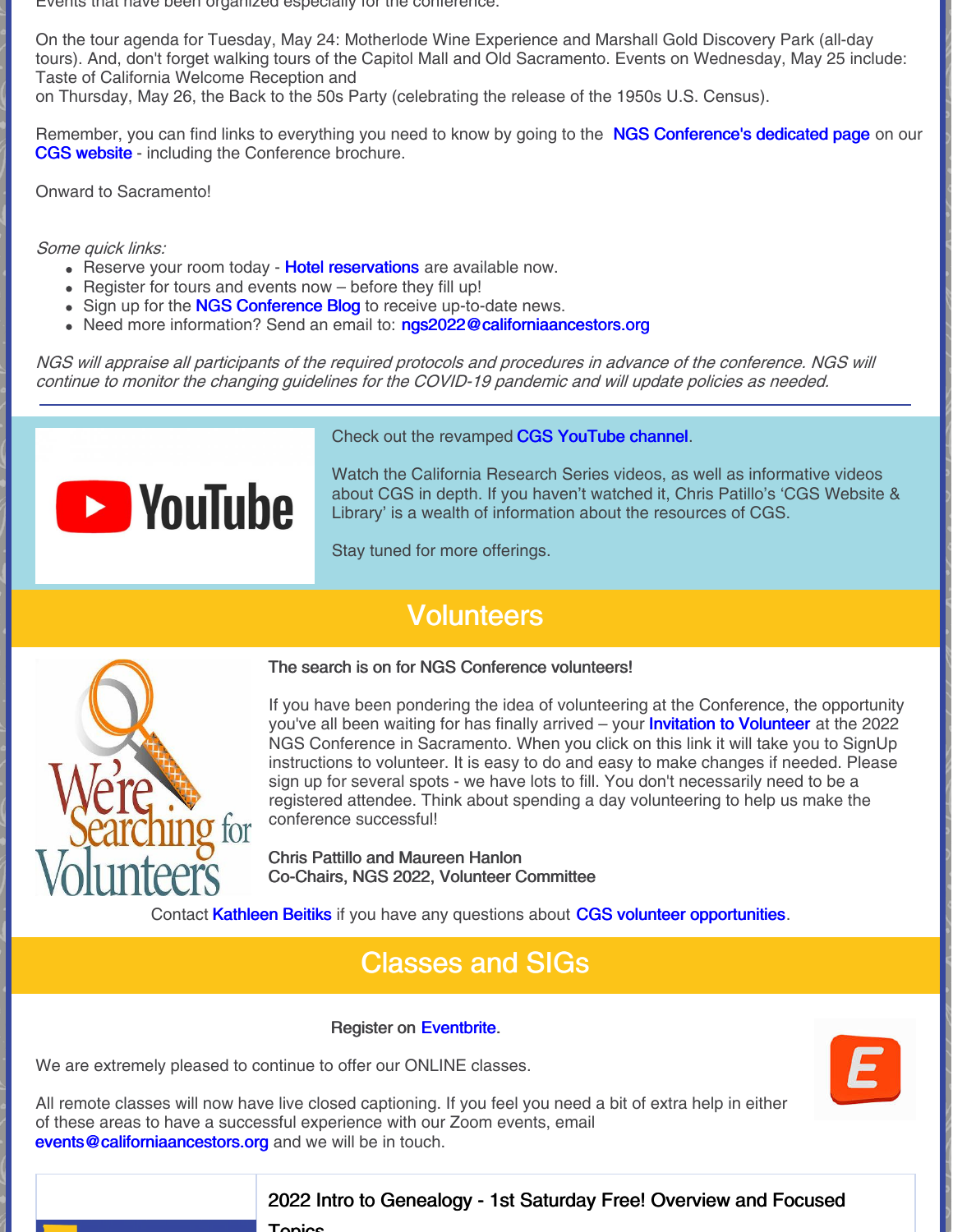#### Topics

Free<sup>B</sup> renealogy **Introduction** 

Not sure how to get started with your family research? Interested in refreshing your skills? Join us for a FREE Introduction to Genealogy class on the FIRST SATURDAY of every month.

#### [Saturday,](https://www.eventbrite.com/e/2022-intro-to-genealogy-1st-saturday-free-overview-and-focused-topics-registration-212156083557?aff=ebdsoporgprofile) 5 Mar from 10 am - noon



#### Round Table

Facilitated by Jacqueline Henderson and Lisa Gorrell, CG

This group is for CGS Members to connect. It is a venue where attendees can share things they've learned or found. Often this sparks ideas for others on their own research. It is also a great way to brainstorm ideas for new avenues of research when you get stumped.

2nd Wednesday of each month, next on 9 Mar from 6:30 - 8 pm Email **[Jacqueline](mailto:jhenderson@californiaancestors.org)** or [Lisa](mailto:lgorrell@californiaancestors.org) for a link to the Zoom meeting.

#### Bein Yiu Chung, The Chinese Railroad Worker

Presented by Raymond Douglas Chong

Author, poet, filmmaker, genealogist, and transportation engineer Raymond Douglas Chong will present the story of his personal journey and how he has learned the story of Bein Yiu Chung, his great-great-grandfather who worked on the Transcontinental Railroad. Learn about his and his family's fascinating odyssey from the California Gold Rush to the present day.

#### [Tuesday,](https://www.eventbrite.com/e/bein-yiu-chung-the-chinese-railroad-worker-registration-251547785197) 8 Mar from 6 - 7:30 pm



#### California Research: The California Archives

Presented by Chris Garmire

The California State Archives is an enormous repository with many types of information of interest to people with ancestors who lived in California and those who came and had businesses or other interests in the State. Chris will cover the history of archives, how to access many types of records including census, military, court, and other genealogical records of interest. Chris will cover both the in-person and virtual guidelines for accessing the archive's great resources.

#### [Tuesday,](https://www.eventbrite.com/e/california-research-the-california-archives-registration-211483491817?aff=ebdsoporgprofile) 15 Mar from 4 - 5:30 pm



#### Searching for Irish Names

Presented by Maureen Hanlon

Having trouble finding your ancestors in Irish records? It may be that they used one or more of many variants, both for surnames and first names. Learn about the O', Mc, and Mac, the vowel and consonant substitutions, the influence of Vikings, Normans, English, and the Church that will help you identify likely relationships. Also, hear about the different searching rules on the major Irish websites.

#### [Saturday,](https://www.eventbrite.com/e/searching-for-irish-names-registration-229655213927?aff=ebdsoporgprofile) 19 Mar from 10 - 11: 30 am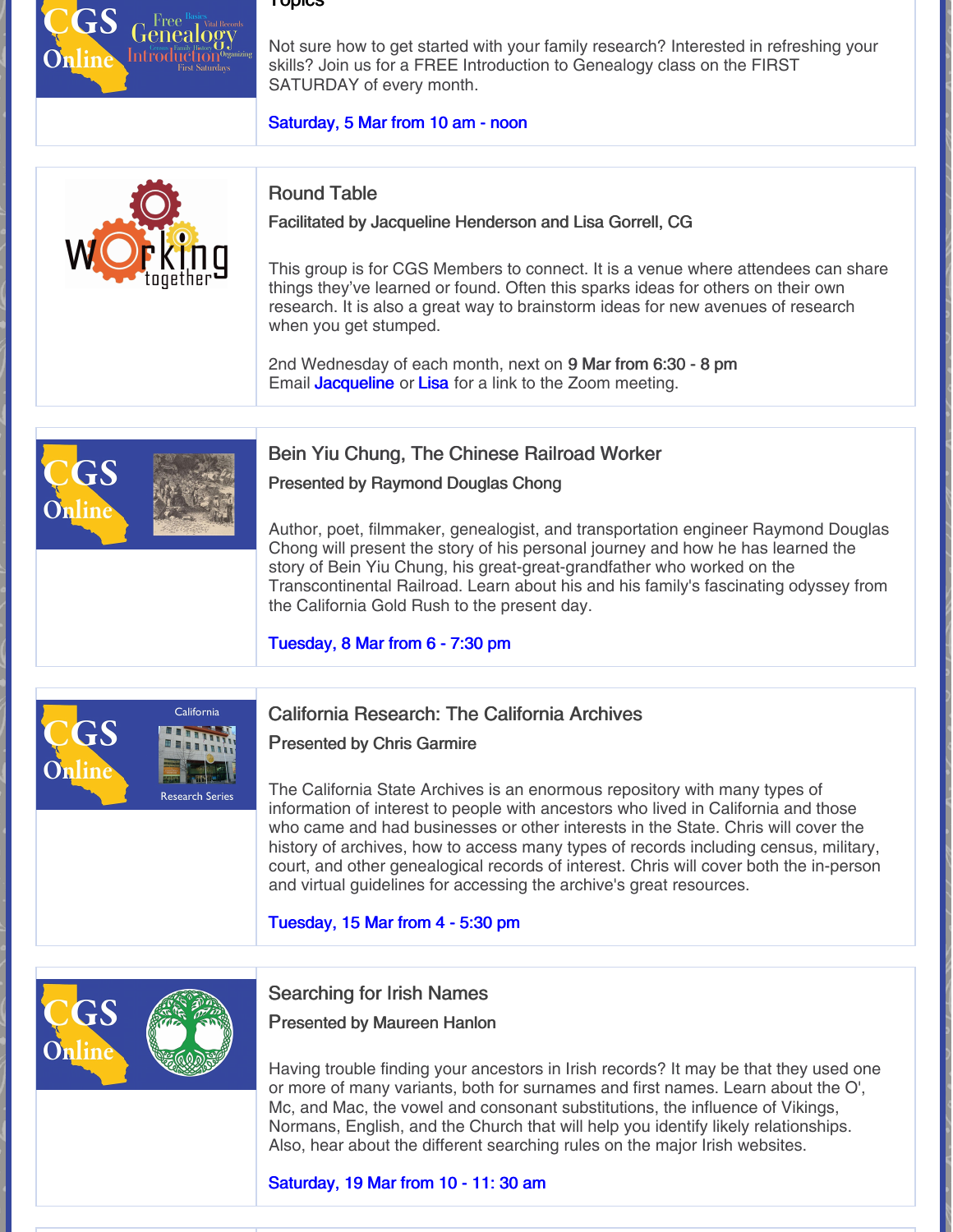#### Family Tree Maker Special Interest Group

Hosted by Ron Madson and Karen Halfon



This Family Tree Maker Special Interest Group is perfect for new FTM users, people who are just FTM curious, and experienced FTM veterans. All Welcome!

[Saturday,](https://www.eventbrite.com/e/family-tree-maker-sig-meeting-ftm-and-citations-ftm-and-the-1950-census-tickets-273702801447?aff=ebdsoporgprofile) 19 Mar from 1 - 3 pm



California Research: Special Collections at the Sacramento Public Library. A Fruitful Confluence: Doing Your History and Genealogy Research at Sacramento's Central Library. Presented by David Munger & James Scott

Just like the American and Sacramento rivers form an ideal place to live, the Sacramento Public Library's Genealogy and Sacramento Room holdings mesh to provide one of Northern California's more robust family and local history collections. From vital statistics to city directories to books made of poison and teeth, join librarian David Munger and archivist James Scott for a deep dive into the most useful, most compelling, and just plain fun to look at research items living at Sacramento's historic main library.

[Tuesday,](https://www.eventbrite.com/e/california-research-special-collections-at-the-sacramento-public-library-registration-211483953197?aff=ebdsoporgprofile) 22 Mar from 4 - 5:30 pm



### RootsMagic Users Group - SIG

Users of Roots Magic will meet to discuss helpful hints for using the software. For the first meeting, we will demonstrate some features of the new Version 8. We will also discuss how the group would like to move forward on a regular basis.



#### [Wednesday,](https://www.eventbrite.com/e/roots-magic-users-group-sig-march-meeting-registration-274245073397?aff=ebdsoporgprofile) 23 Mar from 6:30 pm We will meet on the 4th Wednesdays





#### Member Connections Demo

#### Presented by Stewart Blandón Traiman

As a benefit to our members, we'd like to bring you all closer together in collaboration. Have you ever wondered who at CGS is also interested in Mayflower, Sweden, Malaysia, Greek Orthodox records, Lineage Societies? Who shares your genealogical interests and is also a member of CGS? Who might be able to help you with your specific questions? Our Special Interest Groups offer an opportunity to connect with other like-minded members, but with Member Connections you can now connect one-on-one with other CGS members who have interests matching yours.

This one-hour demo will show you how to set up your profile and how to search other member profiles for that right research partnership.

## [Tuesday,](https://www.eventbrite.com/e/member-connections-a-new-tool-from-cgs-registration-273581187697?aff=ebdsoporgprofile) 29 Mar from 6:30 pm

This presentation will be recorded.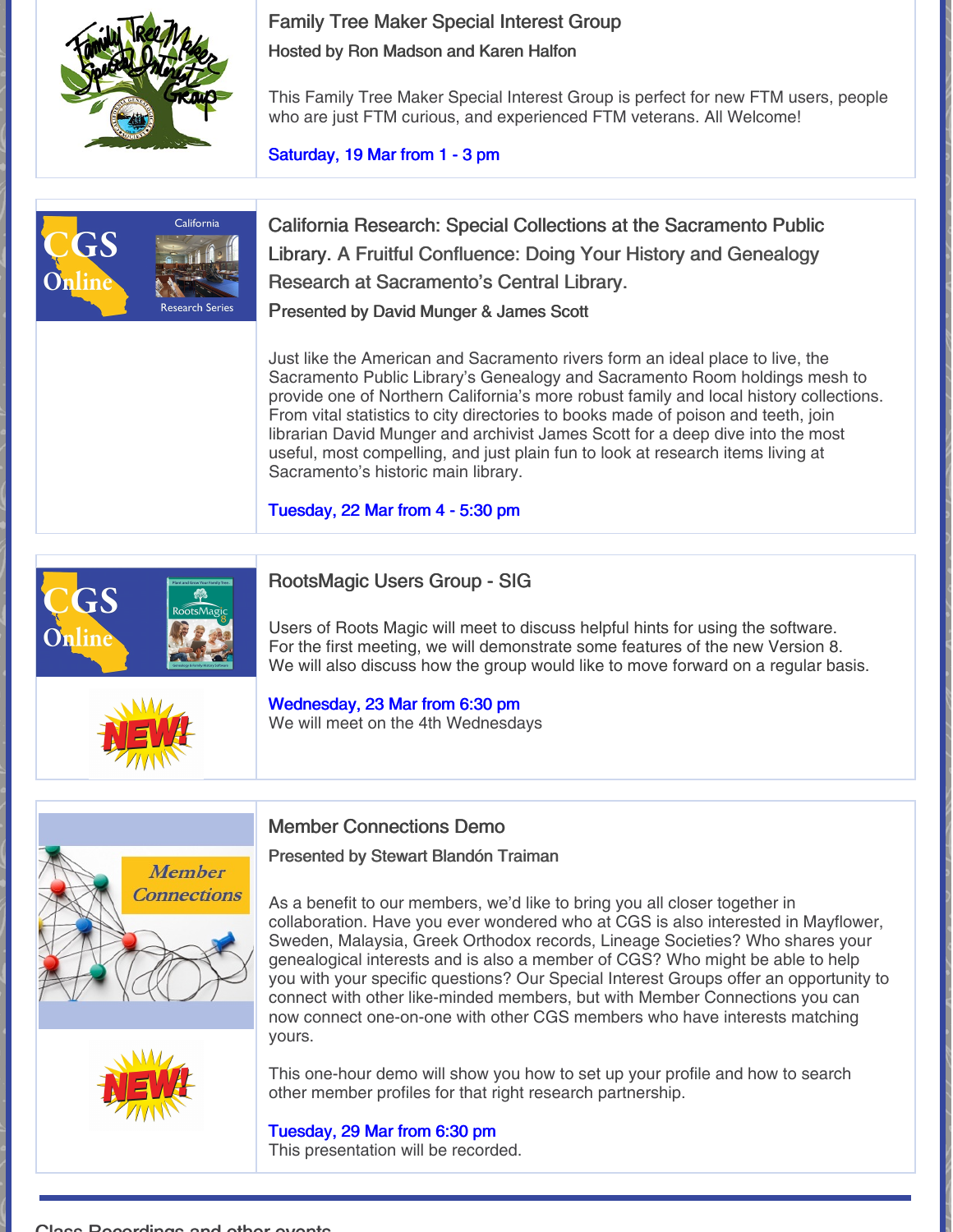

#### What's [Available](https://vimeo.com/647623703) on the CGS Website and in the Library

Chris Pattillo talks about resources available at our library to help guests prepare for a library tour. This recorded presentation was originally given at the Placer County Genealogical Society. Chris gave the talk while live on our website, showing the attendees not only what is available at our library and where to find things but also explained what resources are available on our website that they can access from home. For anyone interested in learning more about what is in our library, where to find things, or what can be found on our website this is a very helpful and informative video. [Check](https://vimeo.com/647623703) it out.



The Advanced DNA SIG facilitated by Mark [McLaren](mailto:greatscot@earthlink.net) is open for new members. If you'd like to join please contact Mark.

## Meetings & More

### CGS Board

#### 12 March

The CGS Board will meet online via Zoom. Everyone is welcome to attend by [registering](https://tinyurl.com/48ysezf6) on Eventbrite. Please sign in early to make sure you are able to see the program. We will send joining instructions the night before which will give you access.

#### Agenda

- Officer Reports
- Committee Reports
- Old Business
- New Business



If you would like to host a Special Interest Group then please contact Jacqueline [Henderson](mailto:jhenderson@californiaancestors.org).

| --            |   |   |
|---------------|---|---|
|               |   |   |
| ___<br>$\sim$ | _ | _ |

Please subscribe to the [CGS](http://blog.californiaancestors.org/) Blog. If you haven't been receiving our blog posts on a regular basis, be sure to re-subscribe. It is a great source of information about classes, events, volunteers, and members.

We welcome your stories! If you have an idea for a blog post, a family history story you want to share, or would like to be an occasional or even regular guest [contributor,](mailto:jdix@californiaancestors.org) please contact Blog Editor Jennifer Dix.

| <b>CGS Blog</b> | • Check out the new, updated CGS YouTube channel!                                                                                               |
|-----------------|-------------------------------------------------------------------------------------------------------------------------------------------------|
|                 | • NGS 2022: African American Genealogy (May 25-27)                                                                                              |
|                 | • Update on masking in the CGS Library                                                                                                          |
|                 | • Volunteering at the CGS Manuscript Collection: a great opportunity                                                                            |
|                 |                                                                                                                                                 |
| <b>Other</b>    | • Ancestry® to Apply Handwriting Recognition Artificial Intelligence to Create a<br>Soprabable Index of the 1950 LLS Consus - on Appearing Blog |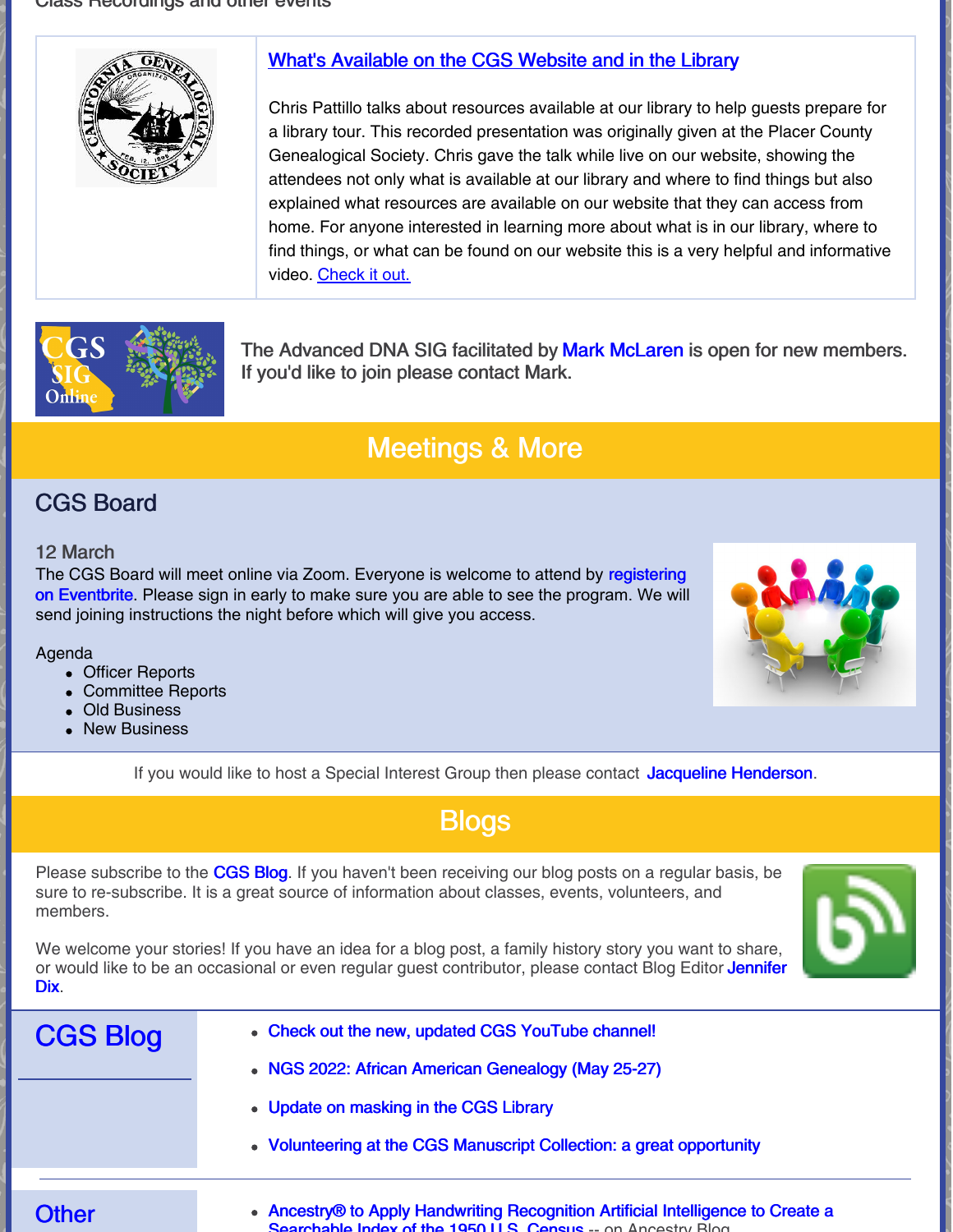### **Genealogy Blogs**

- able index of the 1950 U.S. Uchsus -- On Ancestry Blog
- Connect with Your Living Relatives during Relatives at [RootsTech](https://www.familysearch.org/en/blog/relatives-at-rootstech-2022) 2022 -- by Michael Provard on FamilySearch Blog
- [MyHeritage](https://blog.myheritage.com/2022/02/myheritage-adds-28-collections-of-jewish-historical-records/) Adds 28 Collections of Jewish Historical Records -- by Talya on MyHeritage Blog
- Major Update to [FindAGrave](https://www.amyjohnsoncrow.com/major-update-to-findagrave-memorials/) Memorials -- by Amy Johnson Crow
- Census [Records](https://prologue.blogs.archives.gov/2022/02/17/census-records-come-to-the-national-archives/) Come to the National Archives -- by Jessie Kratz on the National Archive Blog
- [AutoKinship](https://dna-explained.com/2022/02/21/autokinship-at-gedmatch-by-genetic-affairs/) at GEDmatch by Genetic Affairs -- on DNAeXplaind Blog
- [Gen-Fed](https://www.legalgenealogist.com/2022/02/23/gen-fed-2022-goes-virtual/) 2022 goes virtual -- by Judy Russell, The Legal Genealogis



How To Find Your Ancestor in the 1921 Census | Findmypast

## Events & Conferences

There are always many other events happening in the Bay Area and across the nation. For the latest events, check [Conference](https://conferencekeeper.org/) Keeper.org.

## Local Events

Family History Library [Webinar](https://www.familysearch.org/wiki/en/Family_History_Library_Classes_and_Webinars) Series **Bay Area [Genealogy](https://www.library.ca.gov/sutro/genealogy/calendar/) Calendar** 

maintained by the Sutro Library

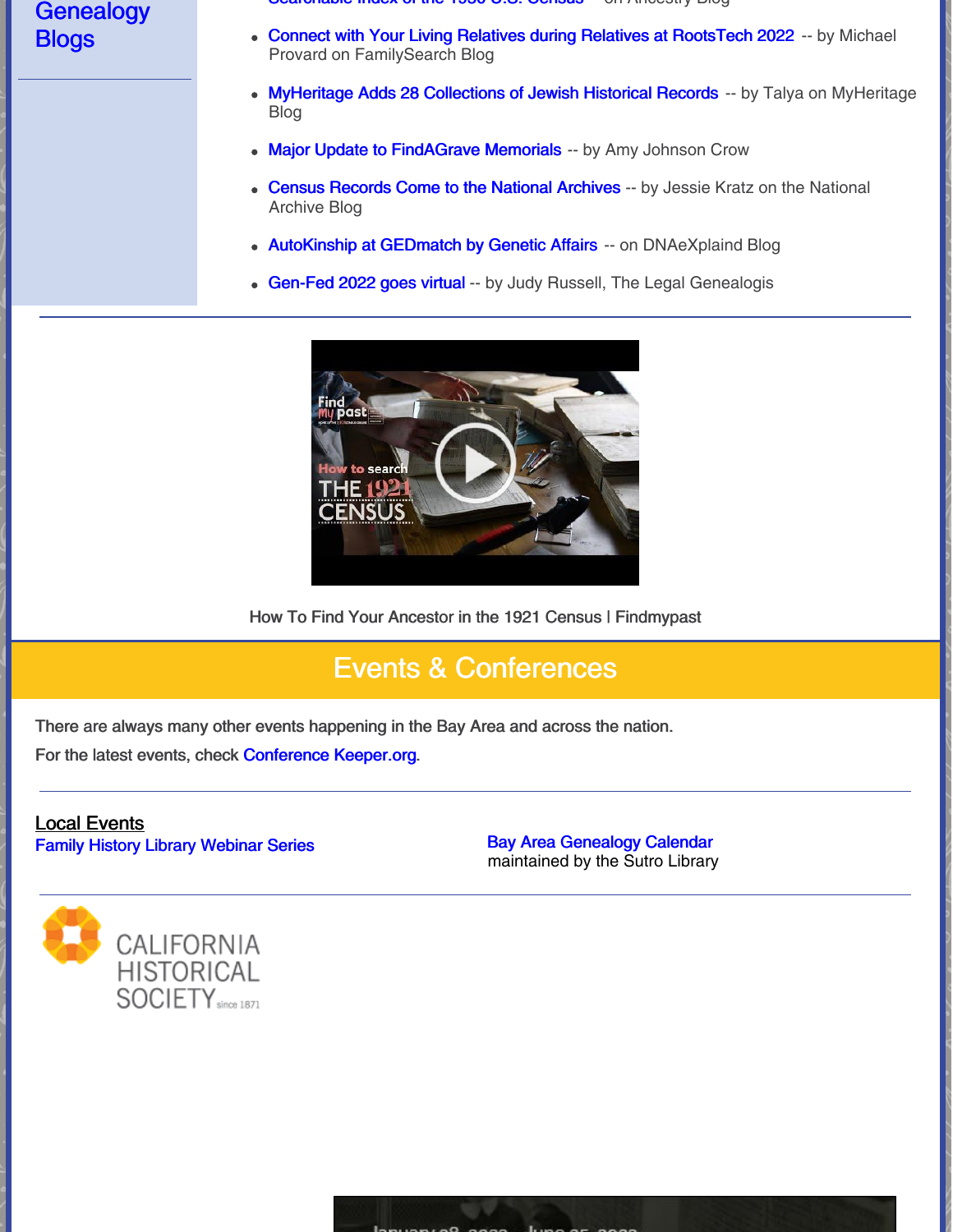January 26, 2022 - June 25, 2022

# **Chinese Pioneers: Power** and Politics in Exclusion Era Photographs

Chinese Pioneers presents a visual history of the social, political, and judicial disenfranchisement of Chinese Californians-as well as moments of Chinese agency and resilience—during the Exclusion Era (1882–1943). The exhibition is drawn exclusively from the California Historical Society's collections.

### National & International **Conference Schedule**

All events are subject to cancellation during this global pandemic emergency. Please check with each event's website prior to making plans to attend.

2022 [RootsTech](https://www.familysearch.org/rootstech/) 2022 March 3

Ohio [Genealogical](https://www.ogsconference.org/) Society Conference April 27-30, Great Wolf Lodge, Mason

National [Genealogical](https://conference.ngsgenealogy.org/ngs-2022-live/) Society May 24 - 28, Sacramento, CA

[Genealogical](https://www.gripitt.org/courses/) Research Institute of Pittsburgh (GRIP) June 19-24 and July 10-15

Midwest African American [Genealogy](https://maagi.regfox.com/2022-maagi) Institute (MAAGI) July 12 - 14

[Genealogical](https://www.gen-fed.org/gen-fed-2022-registration/) Institute on Federal Records (Gen-Fed) Registration opens on March 1.

The Institute of [Genealogy](https://ighr.gagensociety.org/ighr-2022/) and Historical Research (IGHR) July 25 - 29

42nd IAJGS [International](https://s4.goeshow.com/iajgs/annual/2022/) Conference on Jewish Genealogy

New York State Family History [Conference](https://www.newyorkfamilyhistory.org/nysfhc/2022) September 8 - 10

2023 Salt Lake [Genealogical](https://slig.ugagenealogy.org/cpage.php?pt=524) Institute (SLIG)

SLIG Academy for [Professionals](https://slig.ugagenealogy.org/cpage.php?pt=630)

#### California [Genealogical](https://www.californiaancestors.org/) Society

2201 Broadway, Suite LL2 Oakland, CA 94612-3031 (510) 663-1358

[Contact](mailto:sblandon@californiaancestors.org) Us Via Email



The library is open Wednesday through Friday by [appointment](https://www.eventbrite.com/e/cgs-library-visit-registration-2022-registration-230442448567?aff=ebdsoporgprofile).